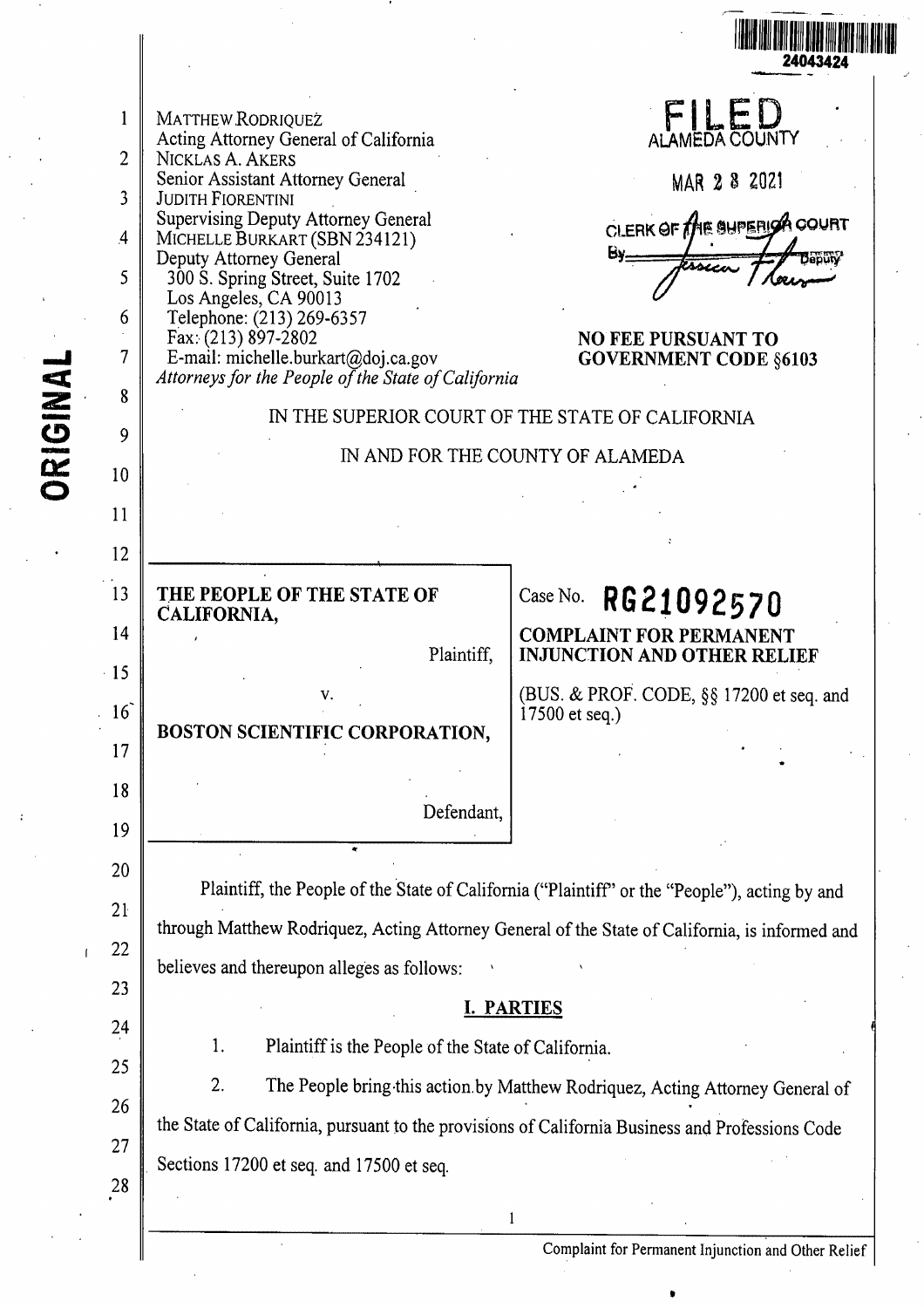1 2 3 3. Defendant Boston Scientific Corporation is a Delaware corporation headquartered in Marlborough, Massachusetts. At all times relevant to this proceeding, BSC has transacted and continues to transact business throughout California, including in Alameda County.

## **II. JURISDICTION AND VENUE**

5 6 4. This Court has original jurisdiction over this action pursuant to article vi, section 10 of the California Constitution.

,7 8 9 10 11 12 13 14 15 5. This Court has jurisdiction over Defendant Boston Scientific Corporation (hereinafter "BSC" or "Defendant") because BSC transacted business within the County of Alameda and elsewhere in the state California at all times relevant to this Complaint. BSC . transacts business in California by marketing, promoting, advertising, offering for sale, selling, and distributing transvaginal surgical mesh devices manufactured by BSC. Defendant  $-$  by marketing, promoting, advertising, offering for sale, selling, and distributing transvaginal surgical mesh devices in the state of California – intentionally availed itself of the California market so as to render the exercise of jurisdiction over Defendant by the California courts consistent with traditional notions of fair play and substantial justice.

16 17 18 19 6. Venue for this action properly lies in this Court pursuant to Code of Civil Procedure section 395.5 because Defendant transacts business in California or some of the transactions upon which this action is based occurred in California, including the County of Alameda.

·20 21 22 7. Venue is also proper in this Court pursuant to Code of Civil Procedure section 393, subdivision (a), because violations of law that occurred in the County of Alameda are a part of the cause upon which the Plaintiff seeks the recovery of penalties imposed by statute.

23

4

## **III. BACKGROUND**

24 25 26 27 8. "Surgical Mesh," as used in this Complaint, is a medical device that contains synthetic polypropylene mesh intended to be implanted in the pelvic floor to treat stress urinary incontinence (SUI) and/or pelvic organ prolapse (POP) manufactured and sold by BSC in the United States.

2

28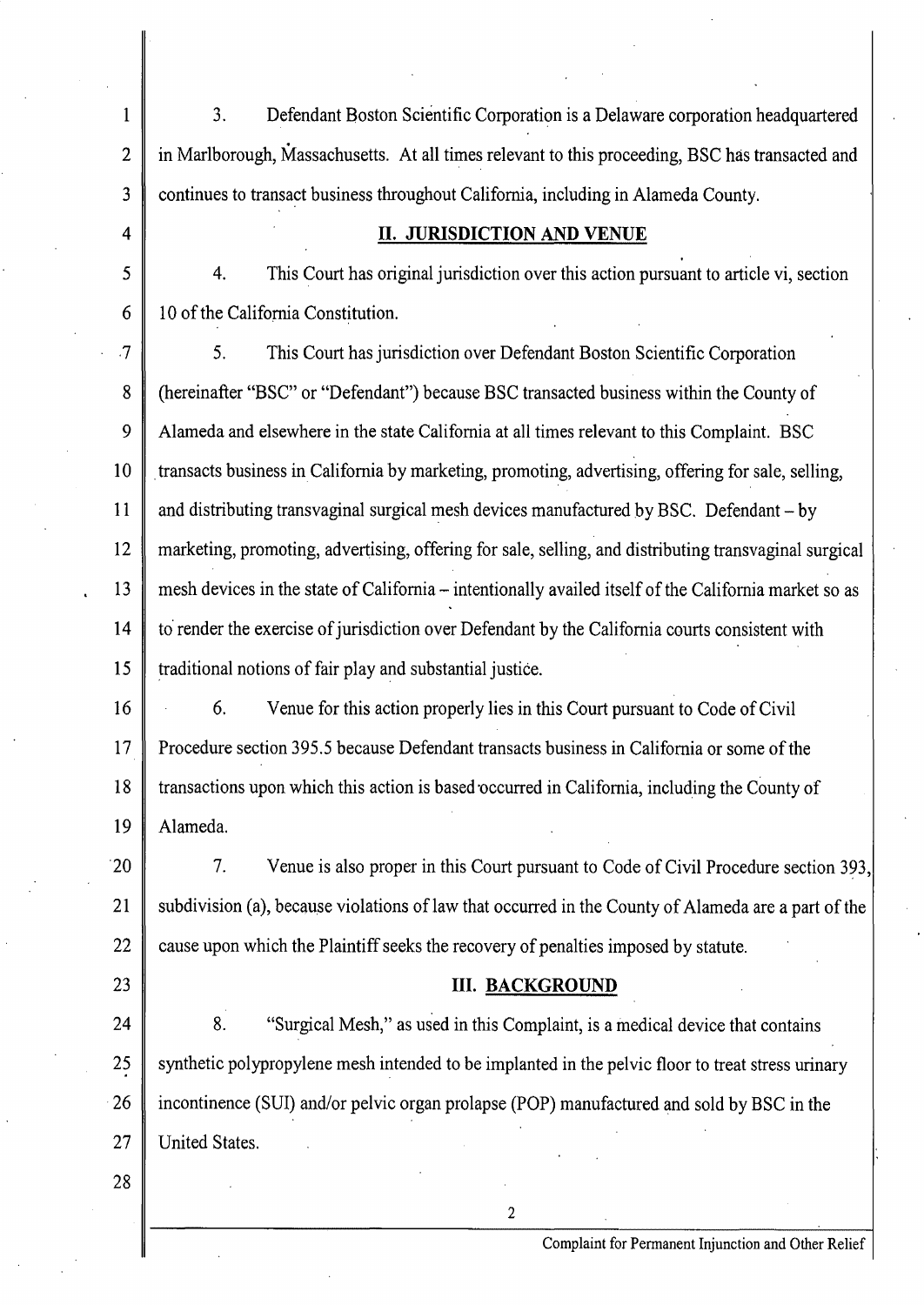9. SUI and POP are common conditions that pose lifestyle limitations and are not life-threatening.

3 4 5 6 7 8 9 10. SUI is a leakage of urine during episodes of physical activity that increase abdominal pressure, such as coughing, sneezing, laughing, or exercising. SUI can happen when . pelvic tissues and muscles supporting the bladder and urethra become weak and allow the neck of the bladder to descend during bursts of physical activity, and the descent can prevent the urethra from working properly to control the flow of urine. SUI can also result when the sphincter muscle that controls the urethra weakens and is not able to stop the flow of urine under normal circumstances and with an increase in abdominal pressure.

10 11 12 13 11. POP happens when the tissue and muscles of the pelvic floor fail to support the pelvic organs resulting in the drop of the pelvic organs from their normal position. Not all women with POP have symptoms, while some experience pelvic discomfort or pain, pressure, and other symptoms.

14 15 16 17 18 19 20 21 22 12. In addition to addressing symptoms, such as wearing absorbent pads, there are a variety of non-surgical and surgical treatment options to address SUI and POP. Non-surgical options for SUI include pelvic floor exercises, pessaries, transurethral bulking agents, and behavior modifications. Surgery for SUI can be done through the vagina or abdomen to provide support for the urethra or bladder neck with either stitches alone, tissue removed from other parts of the body, tissue from another person, or with material such as surgical mesh, which is permanently implanted. Non-surgical options for POP include pelvic floor exercises and pessaries. Surgery for POP can be done through the vagina or abdomen using stitches alone or with the addition of surgical mesh.

23

24

25

26

27

1

2

13. BSC marketed and sold Surgical Mesh devices to be implanted transvaginally for the treatment of POP for approximately 10 years or more. BSC ceased the sale of Surgical Mesh devices to be implanted transvaginally for the treatment of POP after the Food and Drug Administration (FDA) ordered manufacturers of such products to cease the sale and distribution of the products in April 2019.

3

28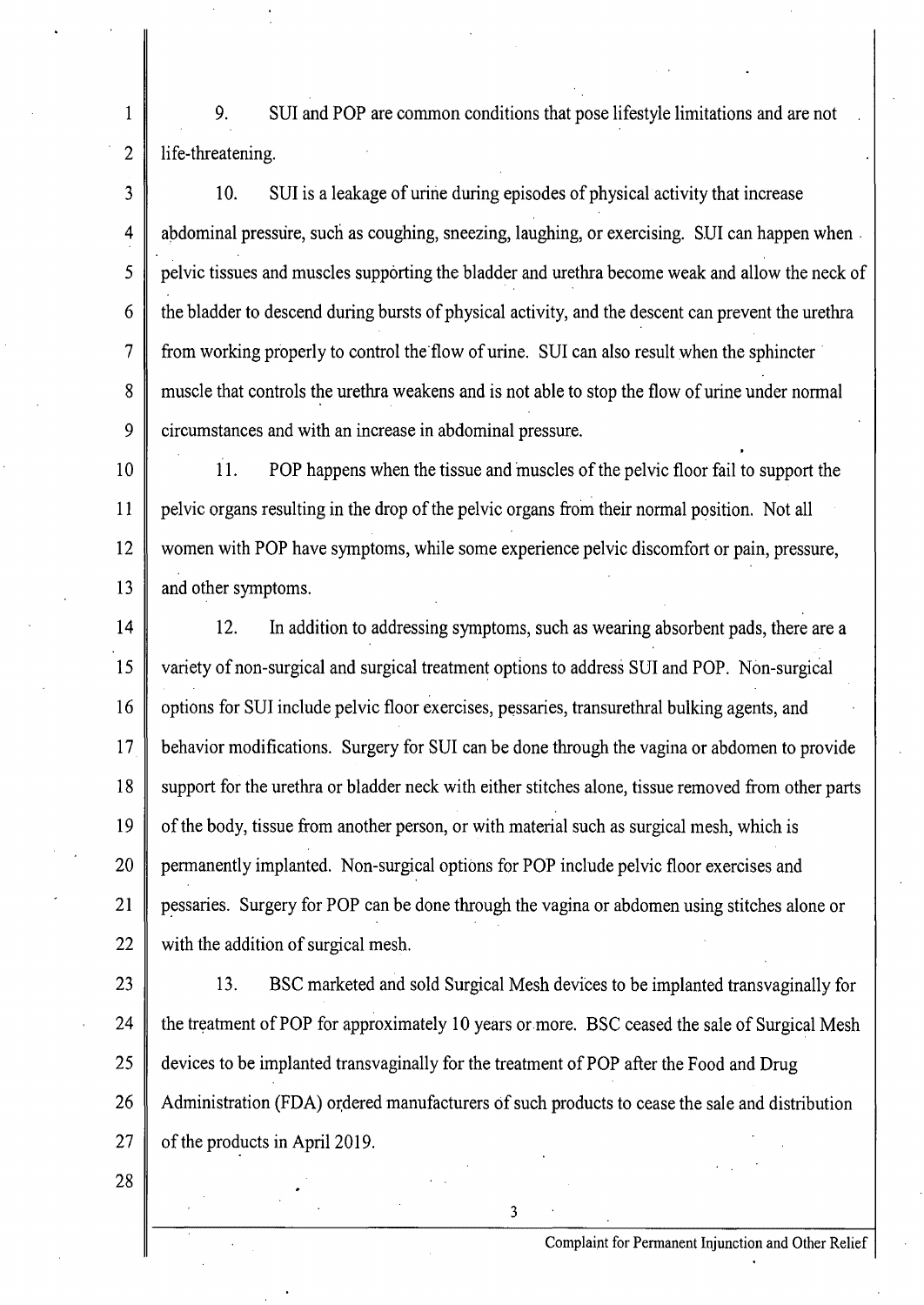$\cdot$  1 2 3 4 5 14. BSC began marketing and selling Surgical Mesh devices to be implanted transvaginally for the treatment of SUI by 2003, and continues to market and sell Surgical Mesh devices to be implanted transvaginally for the treatment of SUL 15. The FDA applies different levels of scrutiny to medical devices before approving or clearing them for sale.

6 7 8 16. The most rigorous level of scrutiny is the premarket approval (PMA) process, which requires a manufacturer to submit detailed information to the FDA regarding the safety and effectiveness of its device.

9 10 11 12 13 14 15 17. The 510(k) review is a much less rigorous process than the PMA review process. Under this process, a manufacturer is exempt from the PMA process and instead provides premarket notification to the FDA that a medical device is "substantially equivalent" to a legally marketed device. While PMA approval results in a finding of safety and effectiveness based on the manufacturer's submission and any other information before the FDA, 510(k) clearance occurs after a finding of substantial equivalence to a legally marketed device. The 51 0(k) process is focused on equivalence, not safety.

16 17 • 18. BSC's SUI and POP Surgical Mesh devices entered the market under the 510(k) review process. BSC marketed and sold Surgical Mesh devices without adequate testing.

18

## **III. BSC'S COURSE OF CONDUCT**

19 20 21 22 19. In marketing Surgical Mesh devices, BSC misrepresented and failed to disclose the full range of risks and complications associated with the devices, including misrepresenting . the risks of Surgical Mesh as compared with the risks of other surgeries or surgically implantable materials.

23  $24$ 20. BSC misrepresented the safety of its Surgical Mesh by misrepresenting the risks of its Surgical Mesh, thereby making false and/or misleading representations about its risks.

4

25 26 21. BSC also made material omissions when it failed to disclose the risks of its Surgical Mesh.

27 28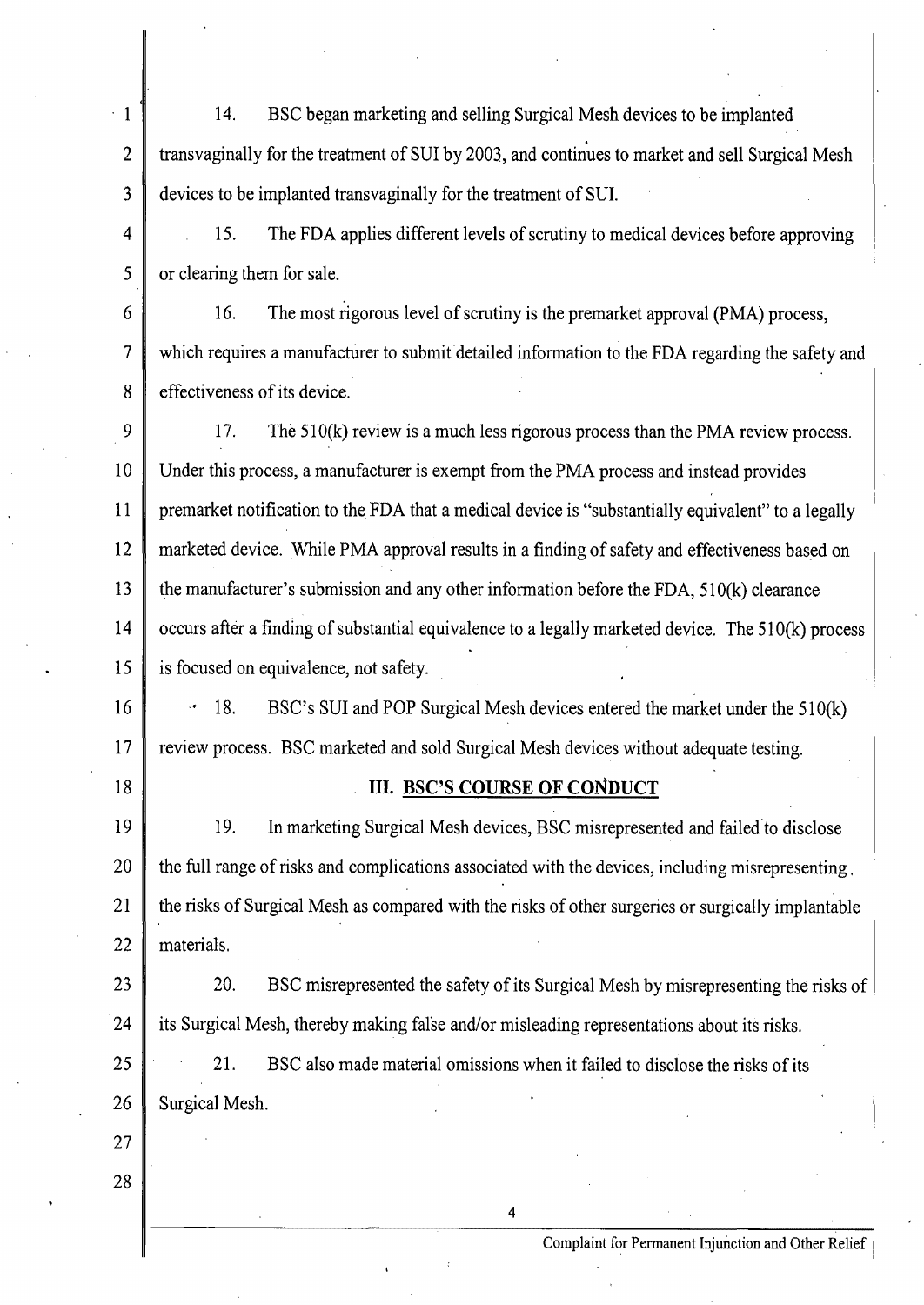1 2 3 4 5  $6<sup>1</sup>$ 7 8 9 10 11 12 13 14 15 16 17 18 19 20 21 22 23 24  $25$ 26 27 28 22. BSC misrepresented and/or failed to adequately disclose serious risks and complications of one or more of its transvaginally-placed Surgical Mesh products, including the following: (a) heightened risk of infection; (b) rigid scar plate formation; (c) mesh shrinkage; (d)' voiding dysfunction; (e) de novo incontinence; (f) urinary tract infection; (g) risk of delayed occurrence of complications; and (h) defecatory dysfunction. 23. Throughout its marketing of Surgical Mesh, BSC continually failed to disclose risks and complications it knew to be inherent in the devices and/or misrepresented those inherent risks and complications as caused by physician error, surgical technique, or perioperative risks. 24. In 2008, the FDA issued a Public Health Notification to inform doctors and patients about serious complications associated with surgical mesh placed through the vagina to treat POP or SUI. In 2011, the FDA issued a Safety Communication to inform doctors and patients that serious complications associated with surgical mesh for the transvaginal repair of POP are not rare, and that a systematic review of published literature showed that transvaginal POP repair with mesh does not improve symptomatic results or quality of life over traditional non-mesh repair and that mesh used in transvaginal POP repair introduces risks not present in traditional non-mesh surgery for POP repair. 25. In 2012, the FDA ordered post-market surveillance studies by manufacturers of surgical mesh to address specific safety and effectiveness concerns related to surgical mesh used for the transvaginal repair of POP. In 2016, the FDA issued final orders to reclassify transvaginal POP devices as Class III (high risk) devices and to require manufacturers to submit a PMA application to support the safety and effectiveness of surgical mesh for the transvaginal repair of POP in order to continue marketing the devices. 5 **·**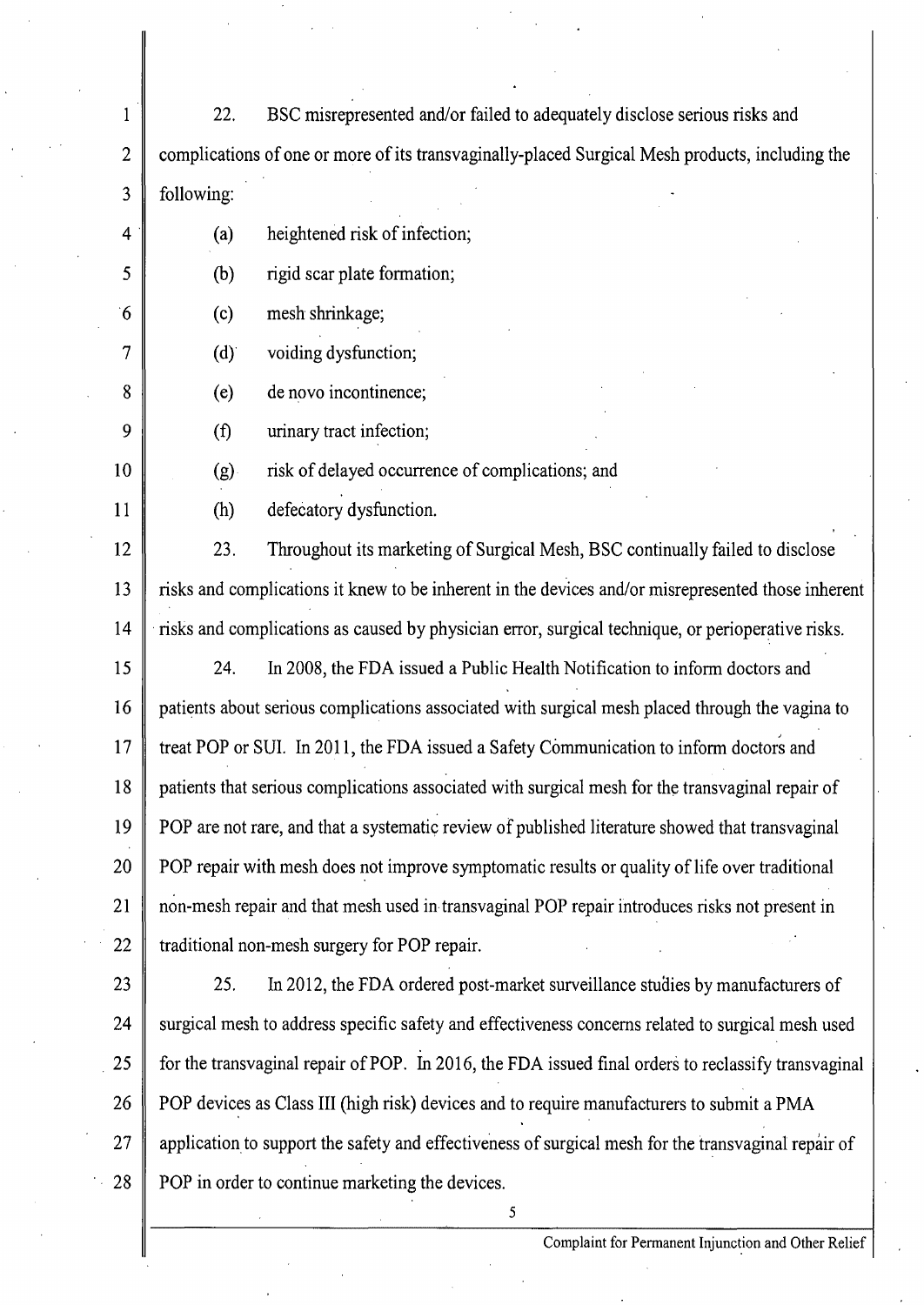| $\mathbf 1$     | In April 2019, the FDA ordered manufacturers of surgical mesh devices intended<br>26.                                                      |  |  |  |  |
|-----------------|--------------------------------------------------------------------------------------------------------------------------------------------|--|--|--|--|
| $\overline{2}$  | for transvaginal repair of POP to cease the sale and distribution of those products in the United                                          |  |  |  |  |
| 3               | States. The FDA determined that BSC had not demonstrated a reasonable assurance of safety and                                              |  |  |  |  |
| 4               | effectiveness for these devices under the PMA standard. On or around April 16, 2019, BSC                                                   |  |  |  |  |
| 5               | announced it would stop global sales of its transvaginal mesh products indicated for POP.                                                  |  |  |  |  |
| 6<br>7          | <b>FIRST CAUSE OF ACTION</b><br><b>Violations of Business and Professions Code Section 17500</b><br>(Untrue or Misleading Representations) |  |  |  |  |
| 8               | 27.<br>The People reallege and incorporate by reference each and every allegation                                                          |  |  |  |  |
| 9               | contained in the preceding paragraphs 1 through 26 as though fully set forth herein.                                                       |  |  |  |  |
| 10              | 28.7<br>Defendant has engaged in and continues to engage in, has aided and abetted and                                                     |  |  |  |  |
| 11              | continues to aid and abet, and has conspired to and continues to conspire to engage in acts or                                             |  |  |  |  |
| 12              | practices that constitute violations of Business and Professions Code section 17500.                                                       |  |  |  |  |
| 13              | 29.<br>Defendant, in the course of engaging in the marketing, promoting, selling, and                                                      |  |  |  |  |
| 14              | distributing of Surgical Mesh products, with the intent to induce members of the public to                                                 |  |  |  |  |
| 15              | purchase Defendant's products, has made and caused to be made omissions and                                                                |  |  |  |  |
| 16              | misrepresentations concerning Defendant's products and matters of fact, which Defendant knew,                                              |  |  |  |  |
| 17              | or by the exercise of reasonable care should have known, were false, deceptive, or misleading at                                           |  |  |  |  |
| 18              | the time they were made, by the following:                                                                                                 |  |  |  |  |
| 19              | advertising, promoting, communicating or otherwise representing in a way that is<br>(a)                                                    |  |  |  |  |
| 20              | unfair, false, misleading, and/or deceptive (i) its Surgical Mesh devices and (ii) the                                                     |  |  |  |  |
| 21              | safety of its Surgical Mesh;                                                                                                               |  |  |  |  |
| 22              | (b)<br>representing its Surgical Mesh devices have sponsorship, approval, characteristics,                                                 |  |  |  |  |
| 23              | ingredients, uses, benefits, quantities, or qualities the devices do not have;                                                             |  |  |  |  |
| 24 <sup>°</sup> | representing that its Surgical Mesh are of a particular standard, quality, or grade,<br>(c)                                                |  |  |  |  |
| 25              | when they are of another; and                                                                                                              |  |  |  |  |
| 26              | (d)<br>failing to disclose information concerning its Surgical Mesh, which was known at                                                    |  |  |  |  |
| 27              | the time of the offer and sale of its Surgical Mesh products, when the failure was                                                         |  |  |  |  |
| 28              |                                                                                                                                            |  |  |  |  |
|                 | 6                                                                                                                                          |  |  |  |  |
|                 | Complaint for Permanent Injunction and Other Relief                                                                                        |  |  |  |  |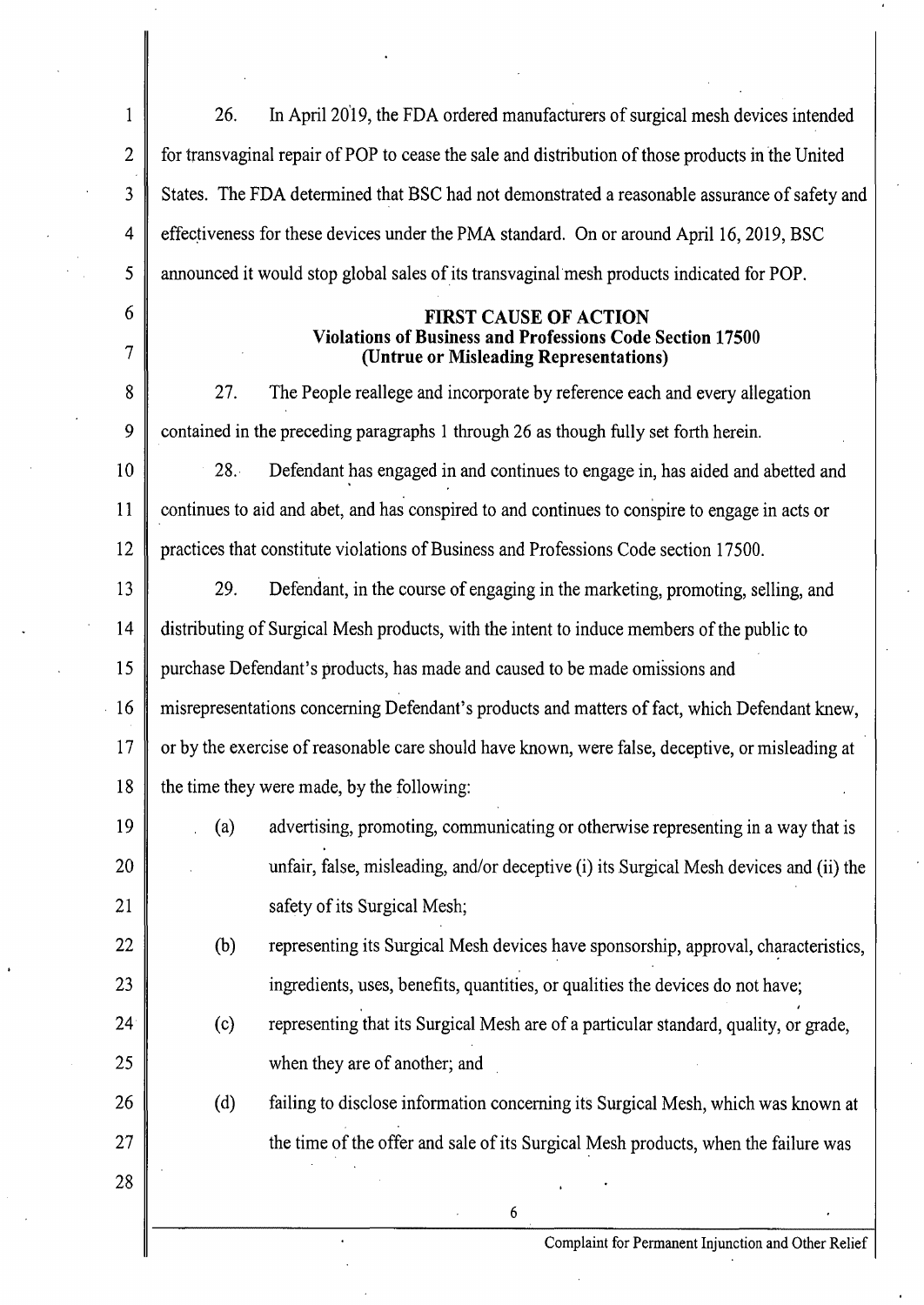| 1      | intended to induce the consumer into the transaction into which the consumer                                                      |  |  |  |  |  |
|--------|-----------------------------------------------------------------------------------------------------------------------------------|--|--|--|--|--|
| 2      | would not have entered had the information been disclosed.                                                                        |  |  |  |  |  |
| 3<br>4 | <b>SECOND CAUSE OF ACTION</b><br><b>Violations of Business and Professions Code Section 17200</b><br>(Acts of Unfair Competition) |  |  |  |  |  |
| 5      | The People reallege and incorporate by reference each and every allegation<br>30.                                                 |  |  |  |  |  |
| 6      | contained in the preceding paragraphs 1 through 29 as though fully set forth herein.                                              |  |  |  |  |  |
| 7      | 31.<br>The Unfair Competition Law, Business and Professions Code section 17200 et                                                 |  |  |  |  |  |
| 8      | seq., provides that unfair competition shall mean and include, among other acts, any unlawful or                                  |  |  |  |  |  |
| 9      | unfair business act or practice and any act prohibited by Business and Professions Code section                                   |  |  |  |  |  |
| 10     | 17500.                                                                                                                            |  |  |  |  |  |
| 11     | 32.<br>Defendant, has engaged in the following unlawful and unfair acts and practices,                                            |  |  |  |  |  |
| 12     | among others, each of which constitute acts of unfair competition in violation of Business and                                    |  |  |  |  |  |
| 13     | Professions Code section 17200:                                                                                                   |  |  |  |  |  |
| 14     | Defendant's actions constitute multiple violations of Business and Professions<br>(a)                                             |  |  |  |  |  |
| 15     | Code section 17500 as alleged in the First Cause of Action, which allegations are                                                 |  |  |  |  |  |
| 16     | incorporated herein as if set forth in full.                                                                                      |  |  |  |  |  |
| 17     | (b)<br>Defendant, in the course of its business, has unfairly and unconscionably worked                                           |  |  |  |  |  |
| 18     | with certain of its opioid manufacturing clients to aggressively promote and sell                                                 |  |  |  |  |  |
| 19     | more opioids to more patients for longer periods of time, in violation of Business                                                |  |  |  |  |  |
| 20     | and Professions Code section 17200.                                                                                               |  |  |  |  |  |
| 21     | <b>PRAYER FOR RELIEF</b>                                                                                                          |  |  |  |  |  |
| 22     | <b>WHEREFORE, Plaintiff prays that:</b>                                                                                           |  |  |  |  |  |
| 23     | An injunction be issued pursuant to Business and Professions Code sections 17203<br>1.                                            |  |  |  |  |  |
| 24     | and 17535 restraining and enjoining Defendant and their agents, employees, and all other persons                                  |  |  |  |  |  |
| 25     | or entities, corporate or otherwise, in active concert or participation with any of them, from                                    |  |  |  |  |  |
| 26     | violating Business and Professions Code sections 17200 et seq. or 17500 et seq.                                                   |  |  |  |  |  |
| 27     |                                                                                                                                   |  |  |  |  |  |
| 28     |                                                                                                                                   |  |  |  |  |  |
|        |                                                                                                                                   |  |  |  |  |  |